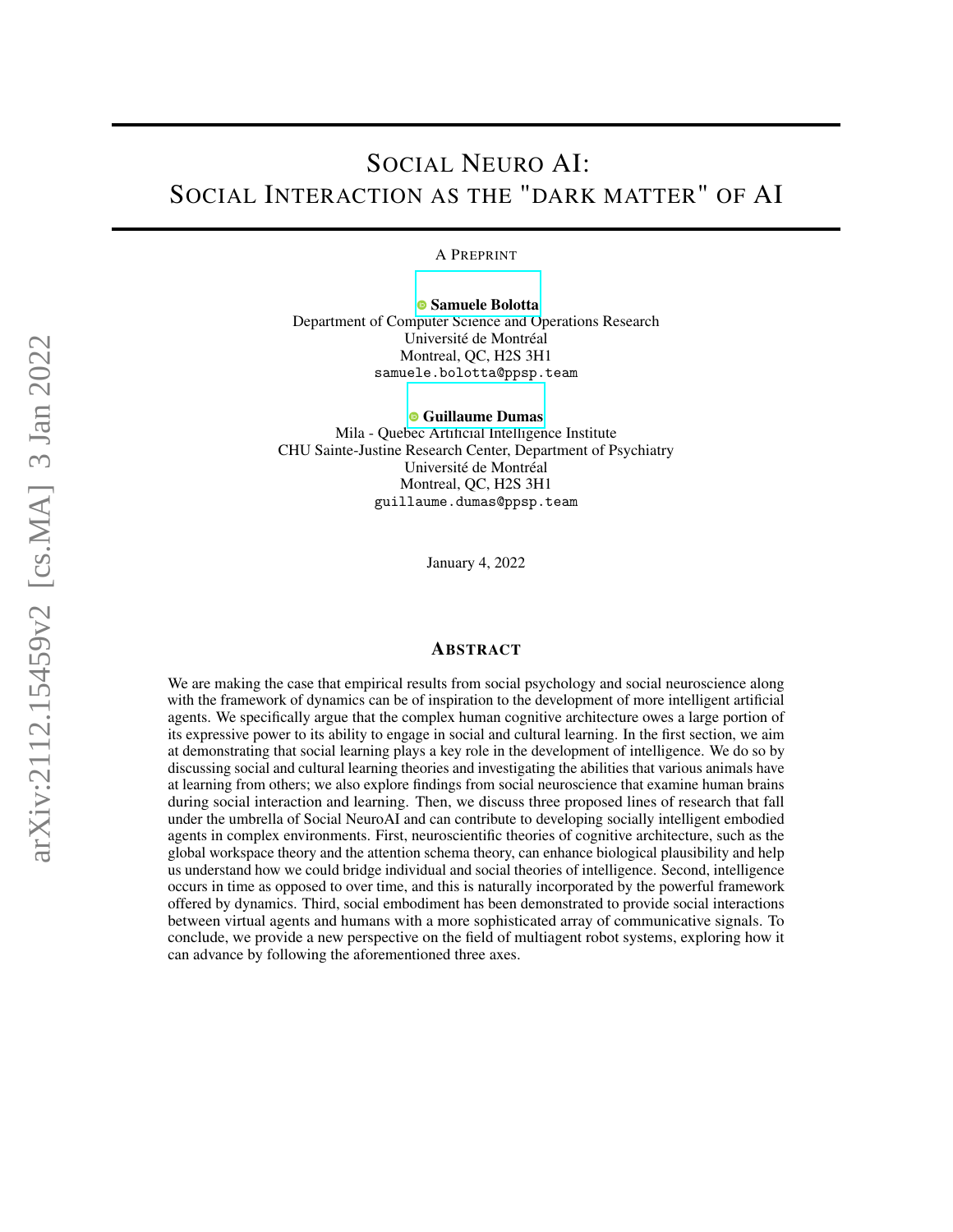# 1 The importance of social learning

Social learning categories Human cognitive functions such as theory of mind and explicit metacognition are not genetically programmed, but rather constructed as "cognitive gadgets" during development through social interaction [Heyes](#page-6-0) [\[2018\]](#page-6-0). Since their birth, social animals use their conspecifics as vehicles for gathering information that can potentially help them respond efficiently to challenges in the environment, avoiding harm and maximizing rewards [Kendal et al.](#page-6-1) [\[2018\]](#page-6-1). Learning adaptive information from others results in better regulation of task performance, especially by gaining fitness benefits and in avoiding some of the costs associated with asocial, trial-and-error learning, such as time loss, energy loss, and exposure to predation [Clark and Dumas](#page-6-2) [\[2016\]](#page-6-2). Importantly, cultural inheritance permeates a broad array of behavioural domains, including migratory pathways, foraging techniques, nesting sites and mates [Whiten](#page-6-3) [\[2021\]](#page-6-3). The spread of such information across generations gives social learning a unique role in the evolution of culture and therefore makes it a crucial candidate to investigate the biological bases of human cognition. A large body of evidence suggests that culture is not specific to humans, with surprising discoveries involving insects. Recent reviews have identified four main categories of social learning that differ in what is socially learnt and in the cognitive skills that are required [Hop](#page-6-4)[pitt and Laland](#page-6-4) [\[2008\]](#page-6-4), [Whiten](#page-6-3) [\[2021\]](#page-6-3) (Figure 1). These categories have been developed through the approach of behaviourism. While we acknowledge that there is more to social learning than mere behaviour (the affective and emotional dimensions are equally crucial [Gruber et al.](#page-6-5) [\[2021\]](#page-6-5)), we keep it as the focus of this short article because it is an empirically solid starting point with clarified mechanisms. At the most elementary level, enhancement consists of an agent observing a model that focuses on particular objects or locations and consequently adopting the same focus [Heyes](#page-6-6) [\[1994\]](#page-6-6), [Thorpe](#page-6-7) [\[1963\]](#page-6-7). For example, it was demonstrated that bees outside the nest land more often on flowers that they had seen preferred by the model [Worden](#page-6-8) [and Papaj](#page-6-8) [\[2005\]](#page-6-8). This skill requires social agents to perform basic associative learning in relation to other agents' observed actions; it is likely to be the most widespread form of social learning across the animal kingdom. A more complex form of social learning consists of observational conditioning, which exposes a social agent to a relationship between stimuli [Heyes](#page-6-6) [\[1994\]](#page-6-6); this exposure causes a change in the agent. For example, the observation of experienced demonstrators facilitated the opening of hickory nuts by red squirrels, relative to trial-and-error learning [Weigl and Hanson](#page-6-9) [\[1980\]](#page-6-9). This is therefore a mechanism through which agents learn the value of a stimulus from the interaction with other agents. Yet a more complex form of social learning consists of affordance learning, which allows a social agent to learn the operating characteristics of objects or environments by observing the behaviour of other agents [Whiten](#page-6-3) [\[2021\]](#page-6-3). For example, pigeons that saw a demonstrator push a sliding screen for food made a higher proportion of pushes than observers in control conditions, thus exhibiting affordance learning [Klein and](#page-6-10) [Zentall](#page-6-10) [\[2003\]](#page-6-10). In other words, the animals learn the effects that a certain action has on the environment. Finally, at the most complex level, copying another individual can take the shape of pure imitation, where every detail is copied, or emulation, where only a few elements are copied [Byrne](#page-6-11) [\[2002\]](#page-6-11). For example, most chimpanzees mastered a new technique for obtaining food when they were under the influence of a trained expert, whereas none did so in a population lacking an expert [Whiten](#page-6-12) [\[2005\]](#page-6-12).



Figure 1: Social learning categories. Figure inspired by [Whiten](#page-6-12) [\[2005\]](#page-6-12).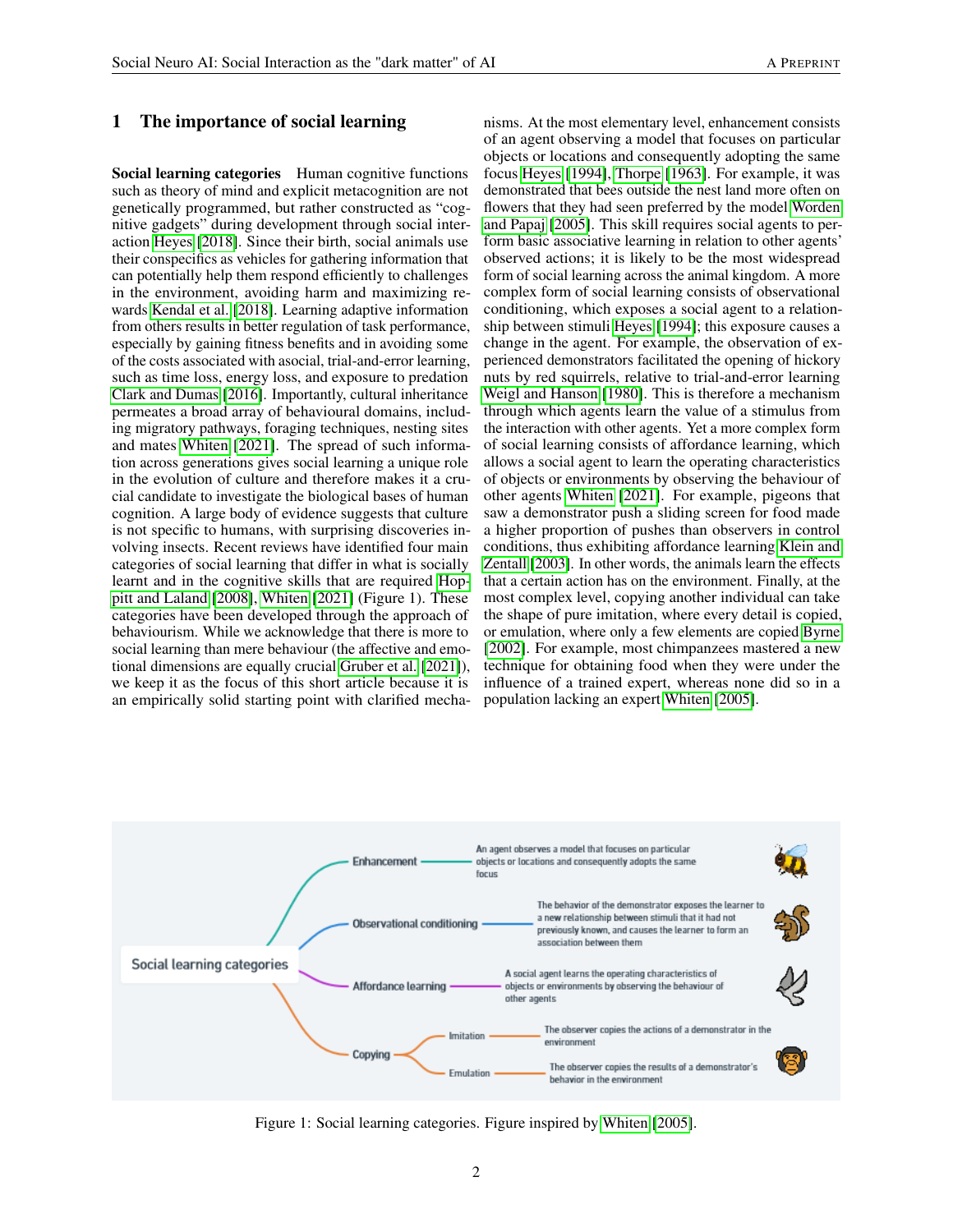Social learning strategies Crucially, while social learning is widespread, using it indiscriminately is rarely beneficial. This suggests that individuals should be selective in what, when, and whom they copy, by following 'social learning strategies' (SLSs; [Kendal et al.](#page-6-1) [\[2018\]](#page-6-1)). Several SLSs might be used by the same population and even by the same individual. The aforementioned categories of social learning have been shown to be refined by modulating biases that can strengthen their adaptive power [Kendal et al.](#page-6-1) [\[2018\]](#page-6-1). For example, an important SLS is copying when asocial learning would be costly; research has shown that, when task difficulty increases, various animals are more likely to use social information. Individuals also prefer using social information when they are uncertain about a task; high-fidelity copying is observed among children who lack relevant personal information [Wood et al.](#page-6-13) [\[2013\]](#page-6-13). In general, other state-based SLSs can affect the decision to use social information, such as age, social rank, and reproductive state of the learner; for example, low- and mid-ranking chimpanzees are more likely to use social information than high-ranking individuals [Kendal et al.](#page-6-14) [\[2015\]](#page-6-14). Model-based biases are another crucial category; for example, children prefer to copy prestigious individuals, where status is evidenced by their older age, popularity and social dominance [Flynn and Whiten](#page-6-15) [\[2012\]](#page-6-15). Multiple evidence also suggests that a conformist transmission bias exists, whereby the behaviour of the majority of individuals is more likely to be adopted by others [Kendal et al.](#page-6-1) [\[2018\]](#page-6-1).

Social learning in neuroscience Despite the progress made in social neuroscience and in developmental psychology, only in the last decade, serious efforts have started focusing on the neural mechanisms of social interaction, which were seen as the "dark matter" of social neuroscience [Schilbach et al.](#page-6-16) [\[2013\]](#page-6-16); recently, a framework for computational social neuroscience has been proposed, in an attempt to naturalize social interaction [Tognoli et al.](#page-6-17) [\[2018\]](#page-6-17). At the intra-brain level, it was demonstrated that social interaction is categorically different from social perception and that the brain exhibits different activity patterns depending on the role of the subject and on the context in which the interaction is unfolding [Dumas et al.](#page-6-18) [\[2012\]](#page-6-18). At the inter-brain level, functional Magnetic Resonance Imaging (fMRI) or Electroencephalography (EEG) recordings of multiple brains (i.e. hyperscanning) have allowed to demonstrate inter-brain synchronization during social interaction - specifically, while subjects were engaged in spontaneous imitation of hand movements [Dumas et al.](#page-6-19) [\[2010\]](#page-6-19). Interestingly, the increase in coupling strength between brain signals was also shown to be present during a two-person turn-taking verbal exchange with no visual contact, in both a native or a foreign language context [Pérez](#page-7-0) [et al.](#page-7-0) [\[2019\]](#page-7-0). Inter-brain synchronization is also modulated by the type of task and by the familiarity between subjects [Djalovski et al.](#page-7-1) [\[2021\]](#page-7-1). Overall, this shows that, beyond their individual cognition, humans are also coupled in the social dimension. Interestingly, the field of computational social neuroscience has also focused on explaining the functional meaning of such correlations between interbrain synchronization and behavioural synchrony. A biophysical model showed that the similarity of endogenous dynamics and the similarity of anatomical structure might facilitate interindividual synchronization and explain our propensity to generate interindividual coupling via perception and actions [Dumas et al.](#page-6-18) [\[2012\]](#page-6-18). Moreover, the topology of the anatomy of the individual brain seems to enhance the resonance between brains; this suggests that beyond facilitating integration of information within the brain, the human connectome tends to facilitate sensorimotor resonance between individuals [Dumas et al.](#page-6-18) [\[2012\]](#page-6-18). This evidence clearly points to the crucial importance that social connections have in humans.

Social learning and language development Regarding language development in humans, cognitive and structural accounts of language development have often conceptualized linguistic abilities as static and formal sets of knowledge structures, ignoring the contextual nature of language. However, good communication must be tailored to the characteristics of the listener and of the context - language can also be explained as a social construct [Whitehurst](#page-7-2) [\[1978\]](#page-7-2). For example, evidence shows that the language outcome of children with cochlear implants is heavily influenced by parental linguistic input during the first years after cochlear implantation [Holzinger et al.](#page-7-3) [\[2020\]](#page-7-3). In terms of specific social learning variables, imitation has also been shown to play a major role in boosting language development, usually in the form of selective imitation [Whitehurst et al.](#page-7-4) [\[1974\]](#page-7-4), [Whitehurst and Vasta](#page-7-5) [\[1975\]](#page-7-5). Moreover, in autistic kids, social learning variables such as joint attention, immediate imitation, and deferred imitation have been shown to be the best predictors of language ability and rate of communication development [Toth et al.](#page-7-6) [\[2006\]](#page-7-6). These results clearly suggest that social learning skills have an influence on language acquisition in humans.

# 2 Steps towards Social Neuro AI

How could social learning be useful for AI? As AI will play a crucial role in our daily lives, one of the main challenges is building autonomous agents capable of participating in cooperative social interactions with humans. In the previous sections, we have provided convincing evidence that interpersonal intelligence enhances intrapersonal intelligence through the mechanisms and biases of social learning. It is a crucial hallmark of many species and it manifests itself across different behavioural domains; without it, animals would lose the possibility to quickly acquire valuable information from their conspecifics and therefore lose fitness benefits. At the same time, social learning cannot be used indiscriminately and a broad array of modulating biases exists to strengthen its adaptive power. Recent efforts in computational social neuroscience have paved the way for a naturalization of social interactions, showing that the connectome seems to facilitate resonance between brains; beyond their individual cognition, humans are also dynamically coupled in the social realm. Regarding artificial intelligence, multi-agent reinforcement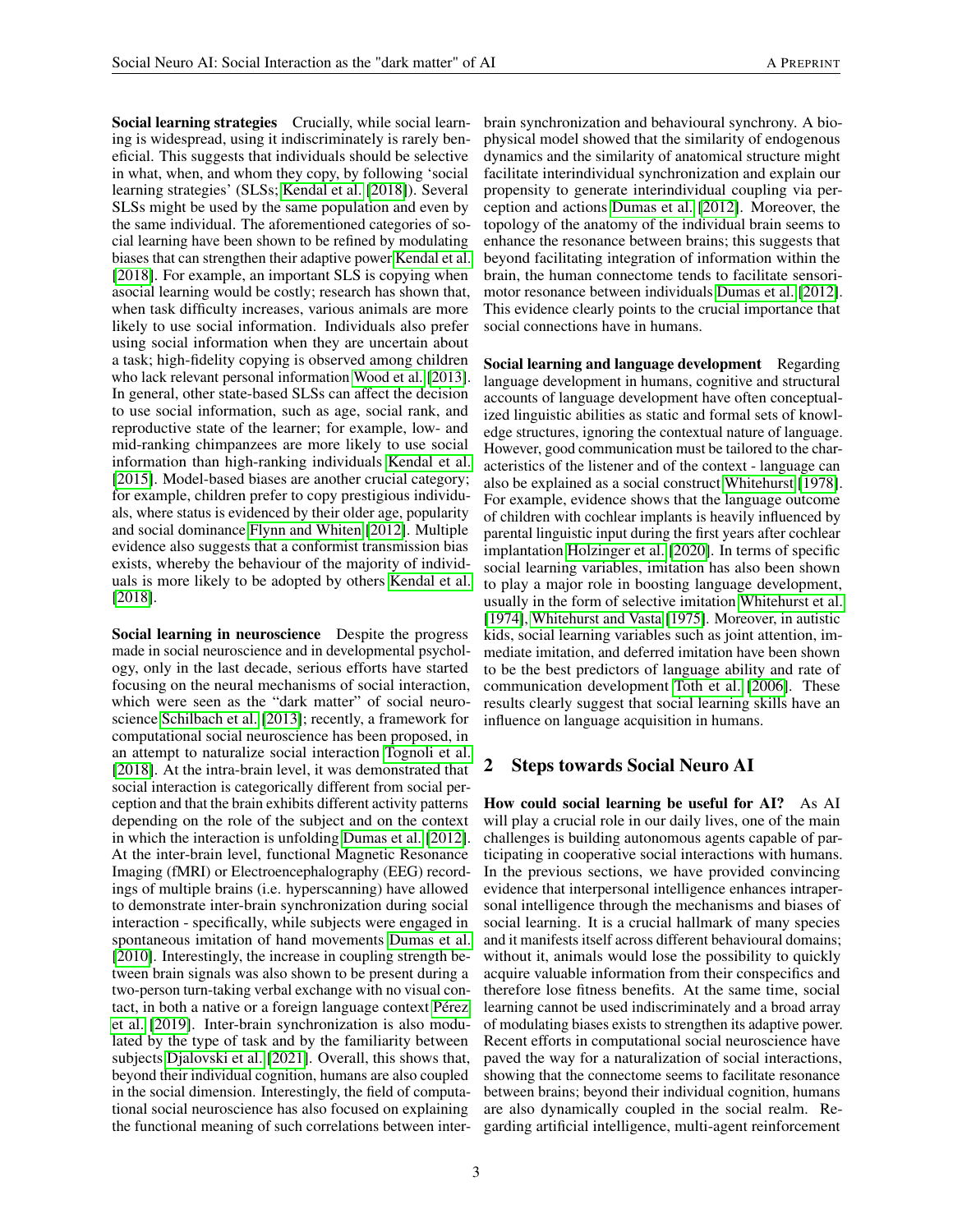learning (MARL) is the best subfield to investigate the interactions between multiple agents. Such interactions can be of three types: cooperative games (all agents working for the same goal), competitive games (all agents competing against each other), and mixed motive games (a mix of cooperative and competitive interactions). At each timestep t, each agent is attempting to maximize its own reward by learning a policy that optimizes the total expected discounted future reward. We refer the reader to highquality reviews that have been written on MARL [Wong](#page-7-7) [et al.](#page-7-7) [\[2021\]](#page-7-7), [Nguyen et al.](#page-7-8) [\[2020\]](#page-7-8), [Hernandez-Leal et al.](#page-7-9) [\[2019\]](#page-7-9). Here, we highlight that, among others, low sample efficiency is one of the greatest challenges for MARL, as millions of interactions with the environment are usually needed for agents to learn. Moreover, multi-agent joint action space increases exponentially with the number of agents, leading to problems that are often intractable. In the last few years, part of the AI community has already started demonstrating that these problems can be alleviated by mechanisms that allow for social learning [Jaques](#page-7-10) [\[2019\]](#page-7-10), [Ndousse](#page-7-11) [\[2021\]](#page-7-11), [Lee et al.](#page-7-12) [\[2021\]](#page-7-12). More in general, concepts from complex systems such as selforganization, emergent behavior, swarm optimization and cellular systems suggest that collective intelligence could produce more robust and flexible solutions in AI, with higher sample efficiency and higher generalization [Ha and](#page-7-13) [Tang](#page-7-13) [\[2021\]](#page-7-13). In the following sections, we argue that to exploit all benefits that social learning can offer, more focus on biological plausibility, social embodiment and temporal dynamics is needed. These three approaches are all necessary, but not sufficient by themselves, to generate social learning.

#### 2.1 Biological plausibility.

The social learning skills and biases that we have shown so far are boosted in humans by their advanced cognitive architecture [Whiten](#page-6-3) [\[2021\]](#page-6-3). Equipping artificial agents with complex social learning abilities will therefore require more complex architectures that can handle a great variety of information efficiently. While the human unconscious brain aligns well with the current successful applications of deep learning, the conscious brain involves higher-order cognitive abilities that perform much more complex computations than what deep learning can currently do [Bengio](#page-7-14) [\[2019\]](#page-7-14). More specifically, "unconsciousness" is where most of our intelligence lies and involves unconscious abilities related to view-invariance, meaning extraction, control, decision-making and learning; "i-consciousness" is the part of human consciousness that is focused on integrating all available evidence to converge toward a single decision; "m-consciousness" is the part of human consciousness that is focused on reflexively representing oneself, utilizing error detection, meta-memory and reality monitoring [Graziano](#page-7-15) [\[2017\]](#page-7-15). Notably, recent efforts in the deep learning community have indeed focused on building advanced cognitive architectures that are inspired from neuroscience. In particular, the global workspace theory (GWT) is the most widely accepted theory of consciousness, and it postulates that when a piece of information

is selected by attention, it may non-linearly achieve "ignition", enter the global workspace (GLW) and be shared across specialized cortical modules, therefore becoming conscious [Baars](#page-7-16) [\[1993\]](#page-7-16); [Dehaene et al.](#page-7-17) [\[1998\]](#page-7-17). The use of such a communication channel in the context of deep learning was explored for modelling the structure of complex environments. This architecture was demonstrated to encourage specialization and compositionality and to facilitate the synchronization of otherwise independent specialists [Goyal et al.](#page-7-18) [\[2021\]](#page-7-18). Moreover, inductive biases inspired by higher-order cognitive functions in humans have been shown to improve out-of-distribution generalization. However, the GWT is correct, but incomplete [Zhao et al.](#page-8-0) [\[2021\]](#page-8-0). One important principle in control engineering is that a good controller contains a model of the item being controlled [Conant and Ross Ashby](#page-8-1) [\[1970\]](#page-8-1). The attention schema theory (AST) tackles this problem by adding an attention schema to the GLW. The performance of an artificial agent in solving a simple sensorimotor task is greatly enhanced by an attention schema, but its performance is greatly reduced when the schema is not available [Wilterson and Graziano](#page-8-2) [\[2021\]](#page-8-2). Specifically, the proposal is that the brain constructs not only a model of the physical body but also a coherent, rich, and descriptive model of attention. The body schema contains layers of valuable information that help control and predict stable and dynamic properties of the body; in a similar fashion, the attention schema helps control and predict attention. One cannot understand how the brain controls the body without understanding the body schema, and in a similar way one cannot understand how the brain controls its limited resources without understanding the attention schema [Graziano](#page-7-15) [\[2017\]](#page-7-15). Therefore, the study of consciousness in artificial intelligence is not a mere pursuit of metaphysical mystery; from an engineering perspective, without understanding subjective awareness, it might not be possible to build artificial agents that intelligently control and deploy their limited processing resources. It has also been argued that, without an attention schema, it might be impossible to build artificial agents that are socially intelligent. This idea stems from the evidence that points at an overlap of social cognition functions with awareness and attention functions in the right temporo-parietal junction of the human brain [Mitchell](#page-8-3) [\[2008\]](#page-8-3). It was then proposed that an attention schema might also be used for social cognition, giving rise to an overlap between modelling one's own attention and modelling others' attention. In other words, when we attribute to other people an awareness of their surroundings, we are constructing a simplified model of their attention - a schema of others' attention [Graziano](#page-8-4) [and Kastner](#page-8-4) [\[2011\]](#page-8-4). Overall, this section proposes that we make a transition from Good Old-Fashioned Artificial Intelligence to Neuro-AI, so as to draw inspiration from one structure we know is capable of complex intelligence: the human brain (Figure 2).

#### 2.2 Temporal dynamics.

In nature, complex systems are composed of simple components that self-organize in time, producing ultimately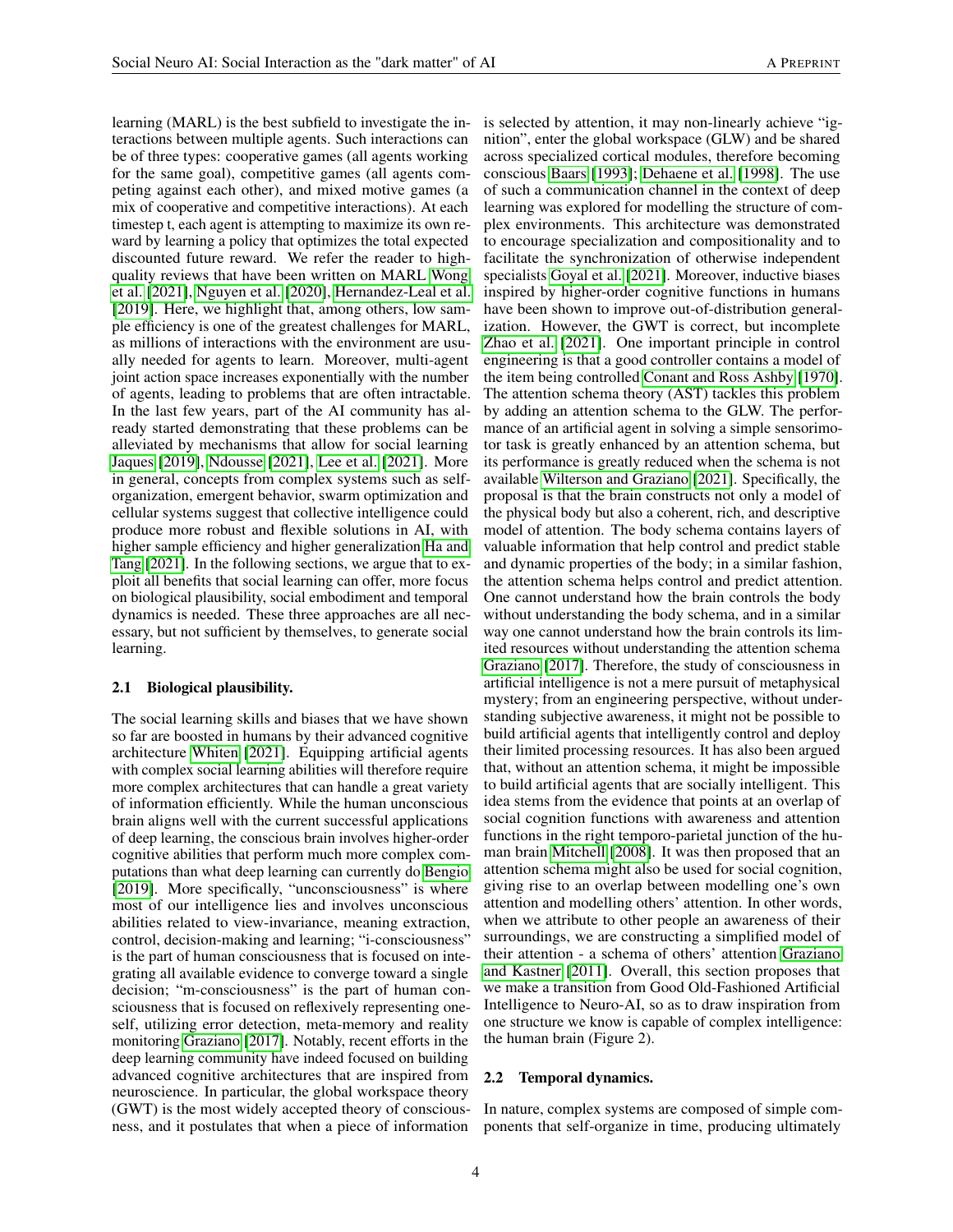emergent behaviours that depend on the dynamical interactions between the components. Such focus on coordination dynamics can help in shifting the perspective from representation-centered to self-organizing agents [Brooks](#page-8-5) [\[1991\]](#page-8-5). The former view has been one predominant way of thinking about autonomous systems that exhibit intelligent behaviour: such autonomous agents use their sensors to extract information about the world they operate in and use it to construct an internal model of the world and therefore rationally perform optimal decision making in pursuit of some goal. In other words, autonomous agents are information processing systems and their environment can be abstracted away as the source of answers to questions raised by the ongoing agents' needs. Importantly, according to this view, sensorimotor connections of the agents to the environment are still relevant to understand their behaviour, but there is no focus on what such connections involve and how they take place [Newell and Simon](#page-8-6) [\[1976\]](#page-8-6). The latter view, in line with Brooks' ideas, shows how the representational approach ignores the nonlinear dynamical aspect of intelligence, that is, the temporal constraints that characterize the interactions between agent and environment. Instead, dynamics is a powerful framework that has been used to describe multiple natural phenomena as an interdependent set of coevolving quantitative variables [van Gelder](#page-8-7) [\[1998\]](#page-8-7) and a crucial aspect of intelligence is that it occurs in time and not over time. If we abstract away the richness of real time, then we also change the behaviour of the agents [Smithers](#page-8-8) [\[2018\]](#page-8-8). In other words, one should indeed focus on the structural complexity and on the algorithmic computation the agents need to carry out, but without abstracting away the dynamical aspects of the agent-environment interactions: such dynamical aspects are pervasive and, therefore, necessary to explain the behaviour of the system [van Gelder](#page-8-7) [\[1998\]](#page-8-7), [Smithers](#page-8-8) [\[2018\]](#page-8-8), [Barandiaran](#page-8-9) [\[2017\]](#page-8-9). Connected to these ideas, a variational principle of least free energy [Friston et al.](#page-8-10) [\[2006\]](#page-8-10), also known as active inference, sees dynamical systems as cognitive systems that instantiate in a generative model one main goal: minimizing on average their surprise, through perception and action [Ramstead et al.](#page-8-11) [\[2020\]](#page-8-11). According to this view, generative models do not encode exploitable and symbolic structural information about the world; they are control systems that are expressed in embodied activity and utilize information encoded in the approximate posterior belief [Ramstead et al.](#page-8-11) [\[2020\]](#page-8-11). Active inference models are still very discrete in their architectures, especially regarding high-level behavioral aspects, but they may be a good class of models to raise the tension between computation and implementation (Figure 2).

#### 2.3 Social embodiment.

There has been a resurgence of enactivism in cognitive neuroscience over the past decade, emphasizing the circular causality induced by the notion that the environment is acting upon the individual and the individual is acting upon the environment. To understand how the brain works, then one has to acknowledge that it is embodied [Clark](#page-8-12) [\[2013\]](#page-8-12), [Hohwy](#page-8-13) [\[2013\]](#page-8-13). Evidence for this shows that embodied intelligence in human children arises from the interaction of the child with the environment through a sensory body that is capable of recognizing the statistical properties of such interaction [Smith and Gasser](#page-8-14) [\[2005\]](#page-8-14). Moreover, higher primates interpret each other as psychological subjects based on their bodily presence; social embodiment is the idea that the embodiment of a socially interactive agent plays a significant role in social interactions. It refers to "states of the body, such as postures, arm movements, and facial expressions, that arise during social interaction and play central roles in social information processing." [Thompson and Varela](#page-8-15) [\[2001\]](#page-8-15), [Barsalou et al.](#page-8-16) [\[2003\]](#page-8-16). This includes internal and external structures, sensors, and motors that allow them to interact actively with the world. At a high level, sensorimotor capabilities in the avatar and robots are meant to model their role in biological beings: the agent now has limitations in the ways they can sense, manipulate, and navigate its environments. Importantly, these limitations are closely tied to the agent's function [Deng et al.](#page-8-17) [\[2019\]](#page-8-17). The idea of social embodiment in artificial agents is supported by evidence of improvements in the interactions between embodied agents and humans [Zhang et al.](#page-8-18) [\[2016\]](#page-8-18). Studies have shown positive effects of physical embodiment on the feeling of an agent's social presence, the evaluation of the agent, the assessment of public evaluation of the agent, and the evaluation of the interaction with the agent [Kose-Bagci et al.](#page-8-19) [\[2009\]](#page-8-19), [Gupta](#page-8-20) [et al.](#page-8-20) [\[2021\]](#page-8-20). In robots, social presence is a key component in the success of social interactions and it can be defined as the combination of seven abilities that enhance a robot's social skills: 1. Express emotion 2. Communicate with high-level dialogue 3. Learn/recognize models of other agents 4. Establish/maintain social relationships 5. Use natural cues 6. Exhibit distinctive personality and character 7. Learn/develop social competencies [Lee](#page-9-0) [\[2006\]](#page-9-0). Social embodiment thus equips artificial agents with a more articulated and richer repertoire of expressions, ameliorating the interactions with it [Jaques](#page-7-10) [\[2019\]](#page-7-10). For instance, in human-robot interaction, a gripper is not limited to its role in the manipulation of objects. Rather, it opens a broad array of movements that can enhance the communicative skills of the robot and, consequently, the quality of its possible interactions [Deng et al.](#page-8-17) [\[2019\]](#page-8-17). The embodied agent is therefore the best model of the aspects of the world relevant to its surviving and thriving, through performing situationally appropriate actions [Ramstead et al.](#page-8-11) [\[2020\]](#page-8-11) (Figure 2).

## 3 Conclusion

At the crossroads of robotics, computer science, and psychology, one of the main challenges for humans is to build autonomous agents capable of participating in cooperative social interactions. This is important not only because AI will play a crucial role in our daily life, but also because, as demonstrated by results in social neuroscience and evolutionary psychology, intrapersonal intelligence is tightly connected with interpersonal intelligence, especially in humans [Dumas et al.](#page-9-1) [\[2014a\]](#page-9-1). In this opinion article, we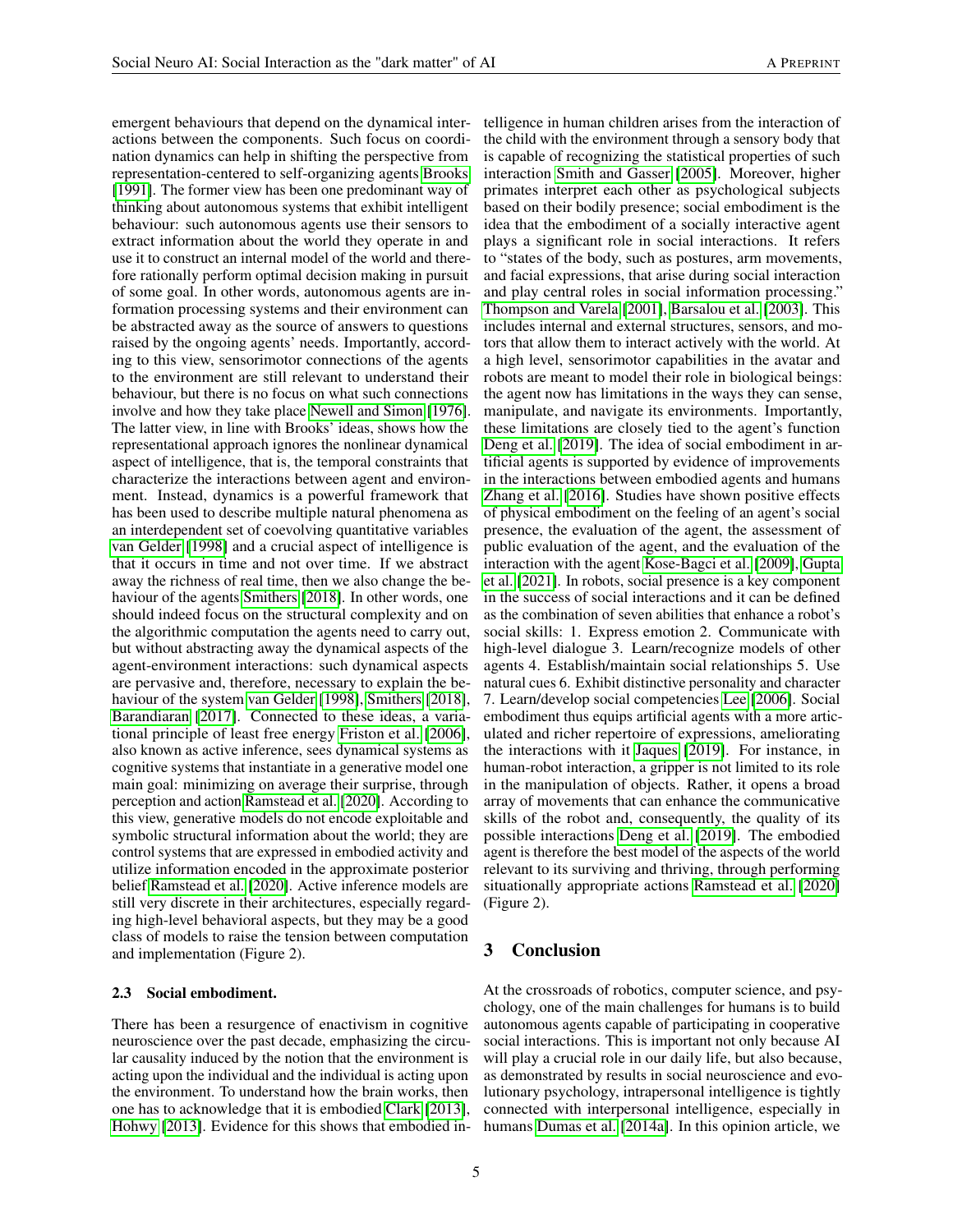have attempted to unify the lines of research that, at the moment, are separated from each other; in particular, we have proposed three research directions that are expected to enhance efficient exchange of information between agents and, as a consequence, individual intelligence (especially in out-of-distribution generalization: OOD). This would contribute to creating agents that not only do have humanlike OOD skills, but are also able to exhibit such skills in extremely complex and realistic environments [Dennis et al.](#page-9-2) [\[2021\]](#page-9-2), while interacting with other embodied agents and with humans. In parallel, then, it will be crucial to scale up the realism of what the agents perceive in their social context, going from simple environments like GridWorld to more complex ones powered by video-game engines and, finally, to extremely realistic environments, like the one offered by the MetaHuman Creator of Unreal Engine. These

advancements will hopefully result in more socially intelligent agents and therefore in more fruitful interactions between humans and virtual agents. It is not by coincidence that Alan Turing chose social interaction as the ultimate test for machine intelligence [Turing](#page-9-3) [\[1950\]](#page-9-3). We previously argued that the genuineness of this subjective judgment of humanness can be strengthened by adding a criterion about the implementation and mechanisms underlying the social behavior of the machine [Dumas et al.](#page-9-4) [\[2014b\]](#page-9-4). Here, we have argued that passing this updated Turing test may require the synergy of the two types of computation introduced by Alan Turing: the discrete symbolic computation at the very basis of contemporary digital technologies [Tur](#page-9-5)[ing et al.](#page-9-5) [\[1936\]](#page-9-5) and the dynamical embodied computation at play in morphogenesis [Turing](#page-9-6) [\[1952\]](#page-9-6).



Figure 2: Billions of humans interact daily with algorithms — yet AI is far from human social cognition. We argue that creating such socially aware agents may require "Social Neuro-AI" — a program developing 3 research axes: 1. Biological plausibility 2. Temporal dynamics 3. Social embodiment. Overall, those steps towards socially aware agents will ultimately help in aligned interactions between natural and artificial intelligence. Figure inspired by [Schilbach et al.](#page-6-16) [\[2013\]](#page-6-16).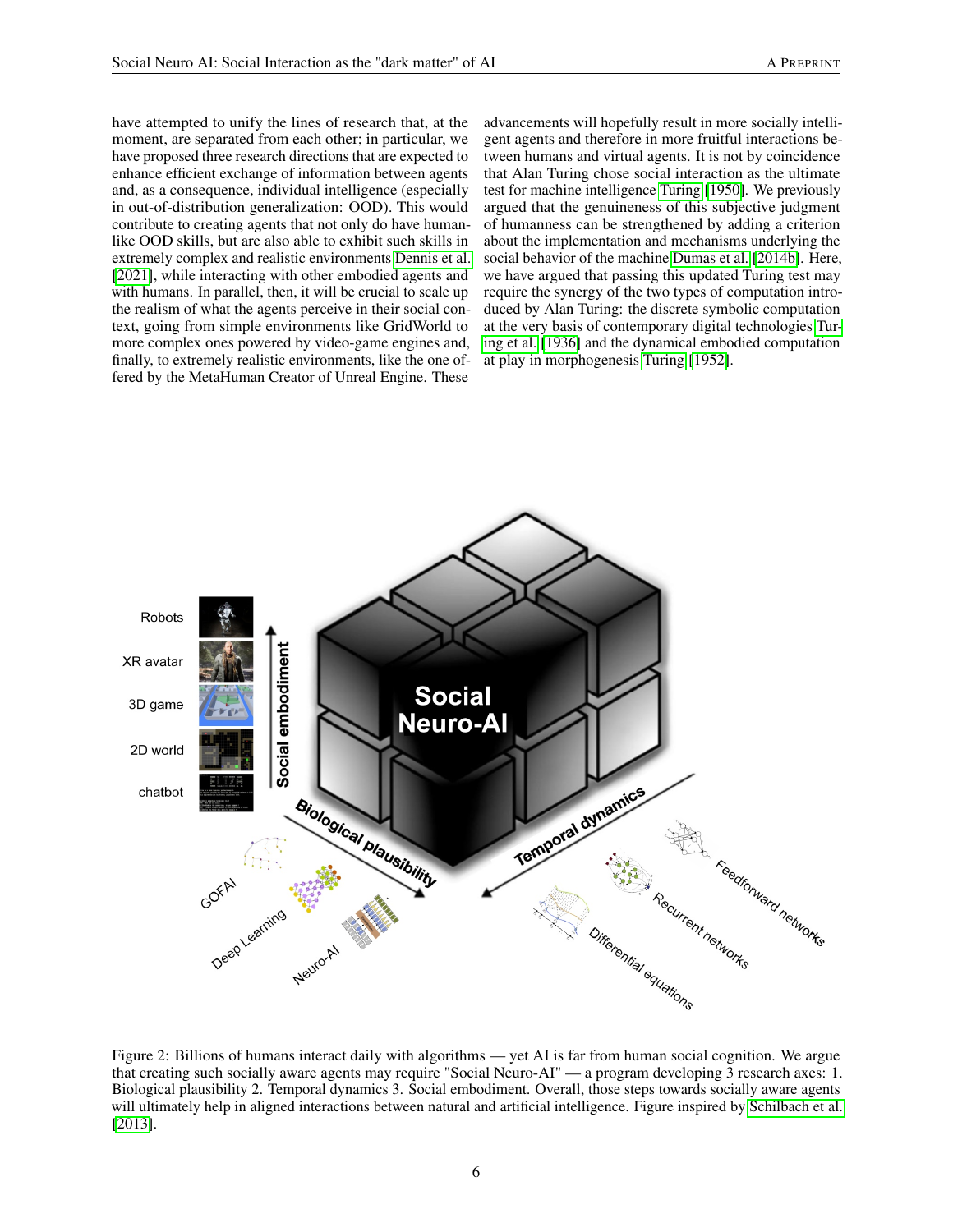### References

- <span id="page-6-0"></span>Cecilia Heyes. *Cognitive Gadgets*. Harvard University Press, April 2018. ISBN 9780674985155. URL [https://www.degruyter.com/document/doi/10.](https://www.degruyter.com/document/doi/10.4159/9780674985155/html) [4159/9780674985155/html](https://www.degruyter.com/document/doi/10.4159/9780674985155/html).
- <span id="page-6-1"></span>Rachel L. Kendal, Neeltje J. Boogert, Luke Rendell, Kevin N. Laland, Mike Webster, and Patricia L. Jones. Social learning strategies: Bridge-building between fields. *Trends in Cognitive Sciences*, 22(7): 651–665, 2018. doi[:10.1016/j.tics.2018.04.003.](https://doi.org/10.1016/j.tics.2018.04.003) URL [https://linkinghub.elsevier.com/retrieve/](https://linkinghub.elsevier.com/retrieve/pii/S1364661318300949) [pii/S1364661318300949](https://linkinghub.elsevier.com/retrieve/pii/S1364661318300949).
- <span id="page-6-2"></span>Ian Clark and Guillaume Dumas. The regulation of task performance: a trans-disciplinary review. *Frontiers in psychology*, 6:1862, 2016.
- <span id="page-6-3"></span>Andrew Whiten. The burgeoning reach of animal culture. *Science*, 372(6537):eabe6514, April 2021. doi[:10.1126/science.abe6514.](https://doi.org/10.1126/science.abe6514) URL [https://www.sciencemag.org/lookup/doi/10.](https://www.sciencemag.org/lookup/doi/10.1126/science.abe6514) [1126/science.abe6514](https://www.sciencemag.org/lookup/doi/10.1126/science.abe6514).
- <span id="page-6-4"></span>Will Hoppitt and Kevin N. Laland. *Chapter 3 Social Processes Influencing Learning in Animals: A Review of the Evidence*, volume 38, page 105–165. Elsevier, 2008. ISBN 9780120045389. doi[:10.1016/S0065-3454\(08\)00003-X.](https://doi.org/10.1016/S0065-3454(08)00003-X) URL [https://linkinghub.elsevier.com/retrieve/](https://linkinghub.elsevier.com/retrieve/pii/S006534540800003X) [pii/S006534540800003X](https://linkinghub.elsevier.com/retrieve/pii/S006534540800003X).
- <span id="page-6-5"></span>Thibaud Gruber, Marina Bazhydai, Christine Sievers, Fabrice Clément, and Daniel Dukes. The abc of social learning: Affect, behavior, and cognition. *Psychological Review*, Jul 2021. doi[:10.1037/rev0000311.](https://doi.org/10.1037/rev0000311)
- <span id="page-6-6"></span>C. M. Heyes. Social learning in animals: categories and mechanisms. *Biological Reviews of the Cambridge Philosophical Society*, 69(2):207–231, May 1994. doi[:10.1111/j.1469-185x.1994.tb01506.x.](https://doi.org/10.1111/j.1469-185x.1994.tb01506.x)
- <span id="page-6-7"></span>W. H Thorpe. *Learning and instinct in animals.* Methuen, 1963.
- <span id="page-6-8"></span>Bradley D Worden and Daniel R Papaj. Flower choice copying in bumblebees. *Biology Letters*, 1(4):504–507, December 2005. doi[:10.1098/rsbl.2005.0368.](https://doi.org/10.1098/rsbl.2005.0368) URL [https://royalsocietypublishing.org/doi/10.](https://royalsocietypublishing.org/doi/10.1098/rsbl.2005.0368) [1098/rsbl.2005.0368](https://royalsocietypublishing.org/doi/10.1098/rsbl.2005.0368).
- <span id="page-6-9"></span>Peter D. Weigl and Elinor V. Hanson. Observational learning and the feeding behavior of the red squirrel tamiasciurus hudsonicus: The ontogeny of optimization. *Ecology*, 61(2):213–218, 1980. doi[:https://doi.org/10.2307/1935176.](https://doi.org/https://doi.org/10.2307/1935176) URL [https://esajournals.onlinelibrary.wiley.](https://esajournals.onlinelibrary.wiley.com/doi/abs/10.2307/1935176) [com/doi/abs/10.2307/1935176](https://esajournals.onlinelibrary.wiley.com/doi/abs/10.2307/1935176).
- <span id="page-6-10"></span>Emily D. Klein and Thomas R. Zentall. Imitation and affordance learning by pigeons (columba livia). *Journal of Comparative Psychology*, 117(4): 414–419, 2003. doi[:10.1037/0735-7036.117.4.414.](https://doi.org/10.1037/0735-7036.117.4.414) URL [http://doi.apa.org/getdoi.cfm?doi=10.](http://doi.apa.org/getdoi.cfm?doi=10.1037/0735-7036.117.4.414) [1037/0735-7036.117.4.414](http://doi.apa.org/getdoi.cfm?doi=10.1037/0735-7036.117.4.414).
- <span id="page-6-11"></span>Richard W. Byrne. *Imitation of novel complex actions: What does the evidence from animals mean?*, volume 31, page 77–105. Academic Press, January 2002. doi[:10.1016/S0065-3454\(02\)80006-7.](https://doi.org/10.1016/S0065-3454(02)80006-7) URL [https://www.sciencedirect.com/science/](https://www.sciencedirect.com/science/article/pii/S0065345402800067) [article/pii/S0065345402800067](https://www.sciencedirect.com/science/article/pii/S0065345402800067).
- <span id="page-6-12"></span>Andrew Whiten. The second inheritance system of chimpanzees and humans. *Nature*, 437(7055):52–55, 2005. doi[:10.1038/nature04023.](https://doi.org/10.1038/nature04023) URL [http://www.nature.](http://www.nature.com/articles/nature04023) [com/articles/nature04023](http://www.nature.com/articles/nature04023).
- <span id="page-6-13"></span>Lara A. Wood, Rachel L. Kendal, and Emma G. Flynn. Copy me or copy you? the effect of prior experience on social learning. *Cognition*, 127(2):203–213, 2013. doi[:10.1016/j.cognition.2013.01.002.](https://doi.org/10.1016/j.cognition.2013.01.002) URL [https://linkinghub.elsevier.com/retrieve/](https://linkinghub.elsevier.com/retrieve/pii/S0010027713000103) [pii/S0010027713000103](https://linkinghub.elsevier.com/retrieve/pii/S0010027713000103).
- <span id="page-6-14"></span>Rachel Kendal, Lydia M. Hopper, Andrew Whiten, Sarah F. Brosnan, Susan P. Lambeth, Steven J. Schapiro, and Will Hoppitt. Chimpanzees copy dominant and knowledgeable individuals: implications for cultural diversity. *Evolution and Human Behavior*, 36(1):65–72, 2015. doi[:10.1016/j.evolhumbehav.2014.09.002.](https://doi.org/10.1016/j.evolhumbehav.2014.09.002) URL [https://linkinghub.elsevier.com/retrieve/](https://linkinghub.elsevier.com/retrieve/pii/S109051381400110X) [pii/S109051381400110X](https://linkinghub.elsevier.com/retrieve/pii/S109051381400110X).
- <span id="page-6-15"></span>Emma Flynn and Andrew Whiten. Experimental "microcultures" in young children: Identifying biographic, cognitive, and social predictors of information transmission: Identifying predictors of information transmission. *Child Development*, 83(3):911–925, 2012. doi[:10.1111/j.1467-](https://doi.org/10.1111/j.1467-8624.2012.01747.x) [8624.2012.01747.x.](https://doi.org/10.1111/j.1467-8624.2012.01747.x) URL [http://doi.wiley.com/](http://doi.wiley.com/10.1111/j.1467-8624.2012.01747.x) [10.1111/j.1467-8624.2012.01747.x](http://doi.wiley.com/10.1111/j.1467-8624.2012.01747.x).
- <span id="page-6-16"></span>Leonhard Schilbach, Bert Timmermans, Vasudevi Reddy, Alan Costall, Gary Bente, Tobias Schlicht, and Kai Vogeley. Toward a second-person neuroscience. *Behavioral and Brain Sciences*, 36(4):393–414, 2013. doi[:10.1017/S0140525X12000660.](https://doi.org/10.1017/S0140525X12000660) URL [https://](https://www.cambridge.org/core/product/identifier/S0140525X12000660/type/journal_article) [www.cambridge.org/core/product/identifier/](https://www.cambridge.org/core/product/identifier/S0140525X12000660/type/journal_article) [S0140525X12000660/type/journal\\_article](https://www.cambridge.org/core/product/identifier/S0140525X12000660/type/journal_article).
- <span id="page-6-17"></span>Emmanuelle Tognoli, Guillaume Dumas, and J. A. Scott Kelso. A roadmap to computational social neuroscience. *Cognitive Neurodynamics*, 12(1):135–140, 2018. doi[:10.1007/s11571-017-9462-0.](https://doi.org/10.1007/s11571-017-9462-0) URL [http://link.](http://link.springer.com/10.1007/s11571-017-9462-0) [springer.com/10.1007/s11571-017-9462-0](http://link.springer.com/10.1007/s11571-017-9462-0).
- <span id="page-6-18"></span>Guillaume Dumas, Mario Chavez, Jacqueline Nadel, and Jacques Martinerie. Anatomical connectivity influences both intra- and inter-brain synchronizations. *PLoS ONE*, 7(5):e36414, May 2012. doi[:10.1371/journal.pone.0036414.](https://doi.org/10.1371/journal.pone.0036414) URL [https://dx.](https://dx.plos.org/10.1371/journal.pone.0036414) [plos.org/10.1371/journal.pone.0036414](https://dx.plos.org/10.1371/journal.pone.0036414).
- <span id="page-6-19"></span>Guillaume Dumas, Jacqueline Nadel, Robert Soussignan, Jacques Martinerie, and Line Garnero. Inter-brain synchronization during social interaction. *PLoS ONE*, 5(8):e12166, August 2010. doi[:10.1371/journal.pone.0012166.](https://doi.org/10.1371/journal.pone.0012166) URL [https://dx.](https://dx.plos.org/10.1371/journal.pone.0012166) [plos.org/10.1371/journal.pone.0012166](https://dx.plos.org/10.1371/journal.pone.0012166).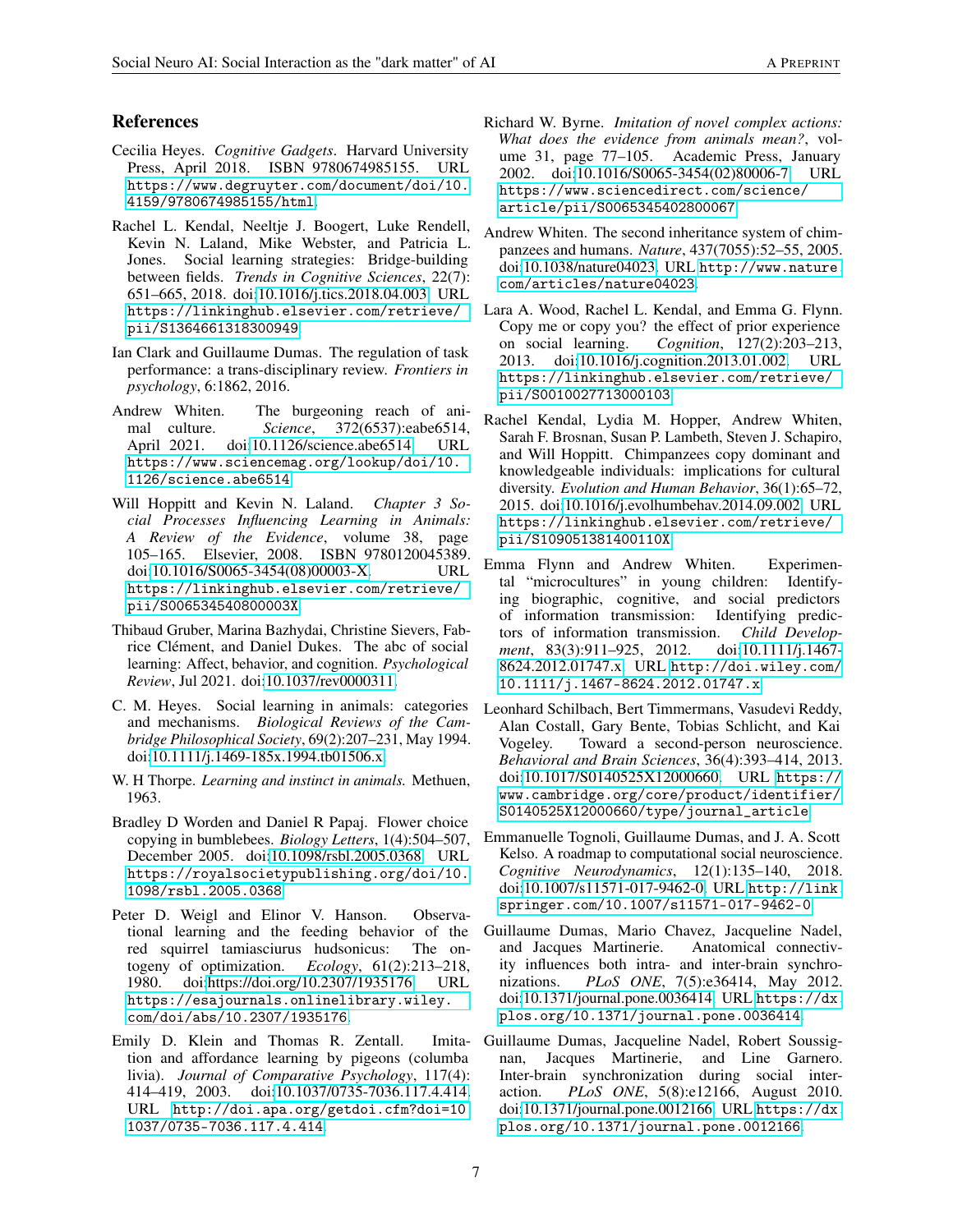- <span id="page-7-0"></span>Alejandro Pérez, Guillaume Dumas, Melek Karadag, and Jon Andoni Duñabeitia. Differential brain-tobrain entrainment while speaking and listening in native and foreign languages. *Cortex*, 111:303–315, 2019. doi[:10.1016/j.cortex.2018.11.026.](https://doi.org/10.1016/j.cortex.2018.11.026) URL [https://linkinghub.elsevier.com/retrieve/](https://linkinghub.elsevier.com/retrieve/pii/S0010945218304052) [pii/S0010945218304052](https://linkinghub.elsevier.com/retrieve/pii/S0010945218304052).
- <span id="page-7-1"></span>Amir Djalovski, Guillaume Dumas, Sivan Kinreich, and Ruth Feldman. Human attachments shape interbrain synchrony toward efficient performance of social goals. *NeuroImage*, 226:117600, 2021. doi[:10.1016/j.neuroimage.2020.117600.](https://doi.org/10.1016/j.neuroimage.2020.117600) URL [https://linkinghub.elsevier.com/retrieve/](https://linkinghub.elsevier.com/retrieve/pii/S1053811920310855) [pii/S1053811920310855](https://linkinghub.elsevier.com/retrieve/pii/S1053811920310855).
- <span id="page-7-2"></span>Grover J. Whitehurst. The contributions of social learning to language acquisition. *Contemporary Educational Psychology*, 3(1):2–10, Jan 1978. doi[:10.1016/0361-476X\(78\)90002-4.](https://doi.org/10.1016/0361-476X(78)90002-4) URL [https://www.sciencedirect.com/science/](https://www.sciencedirect.com/science/article/pii/0361476X78900024) [article/pii/0361476X78900024](https://www.sciencedirect.com/science/article/pii/0361476X78900024).
- <span id="page-7-3"></span>Daniel Holzinger, Magdalena Dall, Susana Sanduvete-Chaves, David Saldaña, Salvador Chacón-Moscoso, and Johannes Fellinger. The impact of family environment on language development of children with cochlear implants: A systematic review and meta-analysis. *Ear Hearing*, 41(5):1077–1091, 2020. doi[:10.1097/AUD.0000000000000852.](https://doi.org/10.1097/AUD.0000000000000852) URL [https://journals.lww.com/10.1097/AUD.](https://journals.lww.com/10.1097/AUD.0000000000000852) [0000000000000852](https://journals.lww.com/10.1097/AUD.0000000000000852).
- <span id="page-7-4"></span>Grover J Whitehurst, Marsha Ironsmith, and Michael Goldfein. Selective imitation of the passive construction through modeling. *Journal of Experimental Child Psychology*, 17(2):288–302, Apr 1974. doi[:10.1016/0022-0965\(74\)90073-3.](https://doi.org/10.1016/0022-0965(74)90073-3) URL [https://www.sciencedirect.com/science/](https://www.sciencedirect.com/science/article/pii/0022096574900733) [article/pii/0022096574900733](https://www.sciencedirect.com/science/article/pii/0022096574900733).
- <span id="page-7-5"></span>Grover J. Whitehurst and Ross Vasta. Is language acquired through imitation? *Journal of Psycholinguistic Research*, 4(1):37–59, Jan 1975. doi[:10.1007/BF01066989.](https://doi.org/10.1007/BF01066989) URL <https://doi.org/10.1007/BF01066989>.
- <span id="page-7-6"></span>Karen Toth, Jeffrey Munson, Andrew N. Meltzoff, and Geraldine Dawson. Early predictors of communication development in young children with autism spectrum disorder: Joint attention, imitation, and toy play. *Journal of Autism and Developmental Disorders*, 36(8):993–1005, Nov 2006. doi[:10.1007/s10803-](https://doi.org/10.1007/s10803-006-0137-7) [006-0137-7.](https://doi.org/10.1007/s10803-006-0137-7) URL [https://doi.org/10.1007/](https://doi.org/10.1007/s10803-006-0137-7) [s10803-006-0137-7](https://doi.org/10.1007/s10803-006-0137-7).
- <span id="page-7-7"></span>Annie Wong, Thomas Bäck, Anna V. Kononova, and Aske Plaat. Multiagent deep reinforcement learning: Challenges and directions towards human-like approaches. *arXiv:2106.15691 [cs]*, Jun 2021. URL [http://arxiv.](http://arxiv.org/abs/2106.15691) [org/abs/2106.15691](http://arxiv.org/abs/2106.15691). arXiv: 2106.15691.
- <span id="page-7-8"></span>Thanh Thi Nguyen, Ngoc Duy Nguyen, and Saeid Nahavandi. Deep reinforcement learning for multi-agent systems: A review of challenges, solutions and applications. *IEEE Transactions on Cybernetics*, 50(9):

3826–3839, 2020. doi[:10.1109/TCYB.2020.2977374.](https://doi.org/10.1109/TCYB.2020.2977374) URL <http://arxiv.org/abs/1812.11794>. arXiv: 1812.11794.

- <span id="page-7-9"></span>Pablo Hernandez-Leal, Bilal Kartal, and Matthew E. Taylor. A survey and critique of multiagent deep reinforcement learning. *Autonomous Agents and Multi-Agent Systems*, 33(6):750–797, 2019. doi[:10.1007/s10458-](https://doi.org/10.1007/s10458-019-09421-1) [019-09421-1.](https://doi.org/10.1007/s10458-019-09421-1) URL [http://arxiv.org/abs/1810.](http://arxiv.org/abs/1810.05587) [05587](http://arxiv.org/abs/1810.05587). arXiv: 1810.05587.
- <span id="page-7-10"></span>Natasha Jaques. Social and affective machine learning, 2019. URL [https:](https://www.media.mit.edu/publications/social-and-affective-machine-learning/) [//www.media.mit.edu/publications/](https://www.media.mit.edu/publications/social-and-affective-machine-learning/) [social-and-affective-machine-learning/](https://www.media.mit.edu/publications/social-and-affective-machine-learning/).
- <span id="page-7-11"></span>Kamal Ndousse. Emergent social learning via multi-agent reinforcement learning, 2021. URL [https://scholar.google.com/citations?](https://scholar.google.com/citations?view_op=view_citation&hl=it&user=8iCb2TwAAAAJ&sortby=pubdate&citation_for_view=8iCb2TwAAAAJ:j3f4tGmQtD8C) [view\\_op=view\\_citation&hl=it&user=](https://scholar.google.com/citations?view_op=view_citation&hl=it&user=8iCb2TwAAAAJ&sortby=pubdate&citation_for_view=8iCb2TwAAAAJ:j3f4tGmQtD8C) [8iCb2TwAAAAJ&sortby=pubdate&citation\\_](https://scholar.google.com/citations?view_op=view_citation&hl=it&user=8iCb2TwAAAAJ&sortby=pubdate&citation_for_view=8iCb2TwAAAAJ:j3f4tGmQtD8C) [for\\_view=8iCb2TwAAAAJ:j3f4tGmQtD8C](https://scholar.google.com/citations?view_op=view_citation&hl=it&user=8iCb2TwAAAAJ&sortby=pubdate&citation_for_view=8iCb2TwAAAAJ:j3f4tGmQtD8C).
- <span id="page-7-12"></span>Dennis Lee, Natasha Jaques, Chase Kew, Jiaxing Wu, Douglas Eck, Dale Schuurmans, and Aleksandra Faust. Joint attention for multi-agent coordination and social learning. *arXiv:2104.07750 [cs]*, August 2021. URL <http://arxiv.org/abs/2104.07750>. arXiv: 2104.07750.
- <span id="page-7-13"></span>David Ha and Yujin Tang. Collective intelligence for deep learning: A survey of recent developments. *arXiv:2111.14377 [cs]*, Nov 2021. URL [http://](http://arxiv.org/abs/2111.14377) [arxiv.org/abs/2111.14377](http://arxiv.org/abs/2111.14377). arXiv: 2111.14377.
- <span id="page-7-14"></span>Yoshua Bengio. The consciousness prior. *arXiv:1709.08568 [cs, stat]*, December 2019. URL <http://arxiv.org/abs/1709.08568>. arXiv: 1709.08568.
- <span id="page-7-15"></span>Michael S. A. Graziano. The attention schema theory: A foundation for engineering artificial consciousness. *Frontiers in Robotics and AI*, 4:60, November 2017. doi[:10.3389/frobt.2017.00060.](https://doi.org/10.3389/frobt.2017.00060) URL [http://journal.frontiersin.org/article/10.](http://journal.frontiersin.org/article/10.3389/frobt.2017.00060/full) [3389/frobt.2017.00060/full](http://journal.frontiersin.org/article/10.3389/frobt.2017.00060/full).
- <span id="page-7-16"></span>Bernard J. Baars. *A Cognitive Theory of Consciousness*. Cambridge University Press, July 1993. ISBN 9780521427432. Google-Books-ID: 7w6IYeJRqyoC.
- <span id="page-7-17"></span>Stanislas Dehaene, Michel Kerszberg, and Jean-Pierre Changeux. A neuronal model of a global workspace in effortful cognitive tasks. *Proceedings of the National Academy of Sciences*, 95(24):14529–14534, November 1998. doi[:10.1073/pnas.95.24.14529.](https://doi.org/10.1073/pnas.95.24.14529) URL [https:](https://www.pnas.org/content/95/24/14529) [//www.pnas.org/content/95/24/14529](https://www.pnas.org/content/95/24/14529).
- <span id="page-7-18"></span>Anirudh Goyal, Aniket Didolkar, Alex Lamb, Kartikeya Badola, Nan Rosemary Ke, Nasim Rahaman, Jonathan Binas, Charles Blundell, Michael Mozer, and Yoshua Bengio. Coordination among neural modules through a shared global workspace. *arXiv:2103.01197 [cs, stat]*, March 2021. URL [http://arxiv.org/abs/2103.](http://arxiv.org/abs/2103.01197) [01197](http://arxiv.org/abs/2103.01197). arXiv: 2103.01197.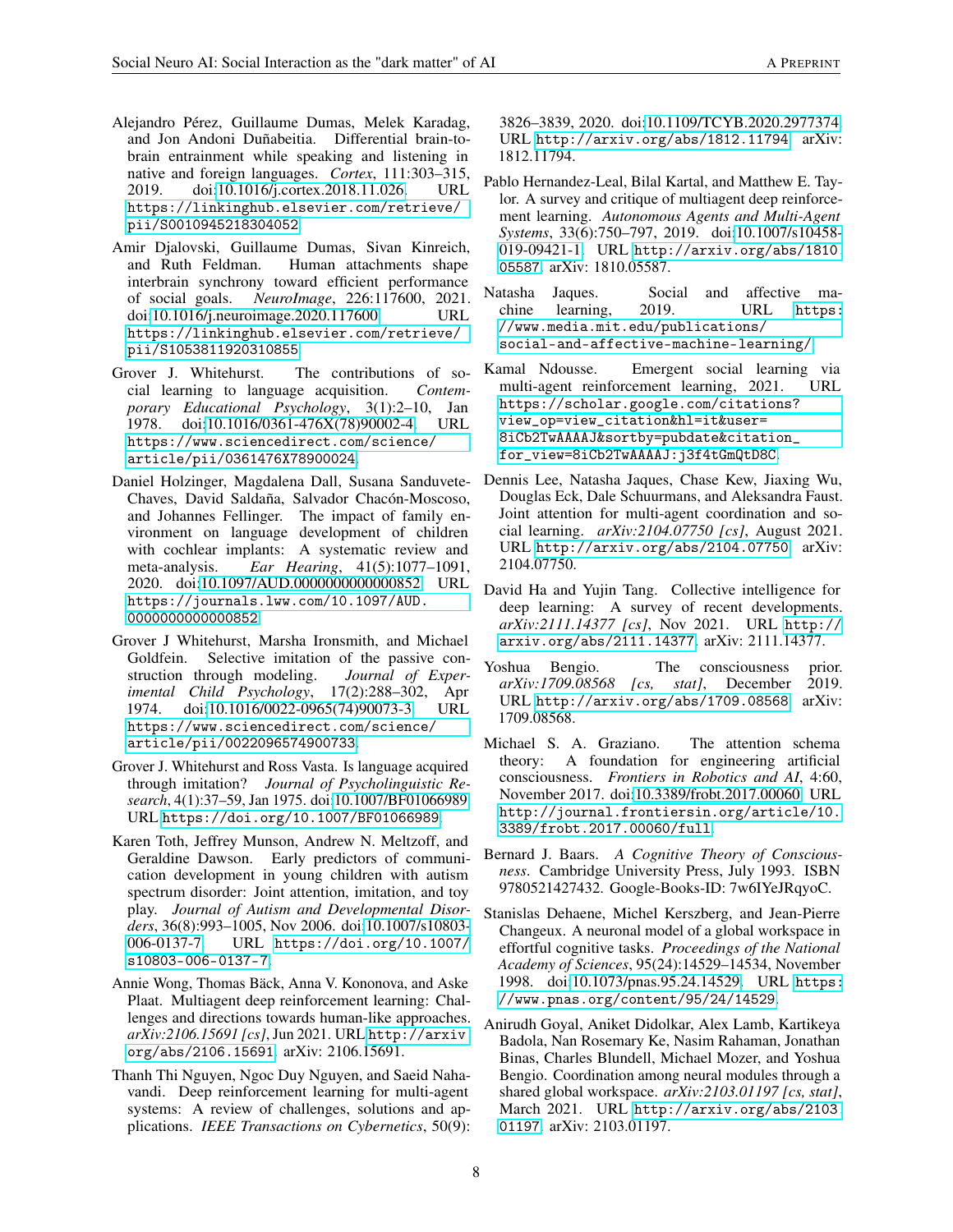- <span id="page-8-0"></span>Mingde Zhao, Zhen Liu, Sitao Luan, Shuyuan Zhang, Doina Precup, and Yoshua Bengio. A consciousnessinspired planning agent for model-based reinforcement learning. *arXiv:2106.02097 [cs]*, September 2021. URL <http://arxiv.org/abs/2106.02097>. arXiv: 2106.02097.
- <span id="page-8-1"></span>Roger C. Conant and W. Ross Ashby. Every good regulator of a system must be a model of that system †. *International Journal of Systems Science*, 1 (2):89–97, 1970. doi[:10.1080/00207727008920220.](https://doi.org/10.1080/00207727008920220) URL [http://www.tandfonline.com/doi/abs/10.](http://www.tandfonline.com/doi/abs/10.1080/00207727008920220) [1080/00207727008920220](http://www.tandfonline.com/doi/abs/10.1080/00207727008920220).
- <span id="page-8-2"></span>Andrew I. Wilterson and Michael S. A. Graziano. The attention schema theory in a neural network agent: Controlling visuospatial attention using a descriptive model of attention. *Proceedings of the National Academy of Sciences*, 118(33), Aug 2021. doi[:10.1073/pnas.2102421118.](https://doi.org/10.1073/pnas.2102421118) URL [https://www.](https://www.pnas.org/content/118/33/e2102421118) [pnas.org/content/118/33/e2102421118](https://www.pnas.org/content/118/33/e2102421118).
- <span id="page-8-3"></span>J. P. Mitchell. Activity in right temporo-parietal junction is not selective for theory-of-mind. *Cerebral Cortex*, 18(2): 262–271, February 2008. doi[:10.1093/cercor/bhm051.](https://doi.org/10.1093/cercor/bhm051) URL [https://academic.oup.com/cercor/](https://academic.oup.com/cercor/article-lookup/doi/10.1093/cercor/bhm051) [article-lookup/doi/10.1093/cercor/bhm051](https://academic.oup.com/cercor/article-lookup/doi/10.1093/cercor/bhm051).
- <span id="page-8-4"></span>Michael S. A. Graziano and Sabine Kastner. Human consciousness and its relationship to social neuroscience: A novel hypothesis. *Cognitive Neuroscience*, 2(2): 98–113, 2011. doi[:10.1080/17588928.2011.565121.](https://doi.org/10.1080/17588928.2011.565121) URL [http://www.tandfonline.com/doi/abs/10.](http://www.tandfonline.com/doi/abs/10.1080/17588928.2011.565121) Lawrence W. Barsalou, Paula M. Niedenthal, Aron K. [1080/17588928.2011.565121](http://www.tandfonline.com/doi/abs/10.1080/17588928.2011.565121).
- <span id="page-8-5"></span>Rodney A. Brooks. Intelligence without representation. *Artificial Intelligence*, 47(1):139–159, Jan 1991. doi[:10.1016/0004-3702\(91\)90053-M.](https://doi.org/10.1016/0004-3702(91)90053-M) URL [https://www.sciencedirect.com/science/](https://www.sciencedirect.com/science/article/pii/000437029190053M) [article/pii/000437029190053M](https://www.sciencedirect.com/science/article/pii/000437029190053M).
- <span id="page-8-6"></span>Allen Newell and Herbert A. Simon. Computer science as empirical inquiry: symbols and search. *Communications of the ACM*, 19(3):113–126, March 1976. doi[:10/dnhcsn.](https://doi.org/10/dnhcsn) URL <https://doi.org/10.1145/360018.360022>.
- <span id="page-8-7"></span>Tim van Gelder. The dynamical hypothesis in cognitive science. *Behavioral and Brain Sciences*, 21(5): 615–628, 1998. doi[:10/dk8nfn.](https://doi.org/10/dk8nfn) URL [https://](https://www.cambridge.org/core/product/identifier/S0140525X98001733/type/journal_article) [www.cambridge.org/core/product/identifier/](https://www.cambridge.org/core/product/identifier/S0140525X98001733/type/journal_article) [S0140525X98001733/type/journal\\_article](https://www.cambridge.org/core/product/identifier/S0140525X98001733/type/journal_article).
- <span id="page-8-8"></span>Tim Smithers. *Are Autonomous Agents Information Processing Systems?*, page 123–162. Routledge, 1 edition, May 2018. ISBN 9781351001885. doi[:10.4324/9781351001885-4.](https://doi.org/10.4324/9781351001885-4) URL [https://](https://www.taylorfrancis.com/books/9781351001878/chapters/10.4324/9781351001885-4) [www.taylorfrancis.com/books/9781351001878/](https://www.taylorfrancis.com/books/9781351001878/chapters/10.4324/9781351001885-4) [chapters/10.4324/9781351001885-4](https://www.taylorfrancis.com/books/9781351001878/chapters/10.4324/9781351001885-4).
- <span id="page-8-9"></span>Xabier E. Barandiaran. Autonomy and enactivism: Towards a theory of sensorimotor autonomous agency. *Topoi*, 36(3):409–430, 2017. doi[:10/ghh82k.](https://doi.org/10/ghh82k) URL [http://link.springer.com/10.1007/](http://link.springer.com/10.1007/s11245-016-9365-4) [s11245-016-9365-4](http://link.springer.com/10.1007/s11245-016-9365-4).
- <span id="page-8-10"></span>Karl Friston, James Kilner, and Lee Harrison. A free energy principle for the brain. *Journal of Physiology-Paris*, 100(1):70–87, July 2006. doi[:10/dxgwt3.](https://doi.org/10/dxgwt3) URL [https://www.sciencedirect.com/science/](https://www.sciencedirect.com/science/article/pii/S092842570600060X) [article/pii/S092842570600060X](https://www.sciencedirect.com/science/article/pii/S092842570600060X).
- <span id="page-8-11"></span>Maxwell JD Ramstead, Michael D Kirchhoff, and Karl J Friston. A tale of two densities: active inference is enactive inference. *Adaptive Behavior*, 28(4):225–239, August 2020. doi[:10/gf97c4.](https://doi.org/10/gf97c4) URL [https://doi.org/](https://doi.org/10.1177/1059712319862774) [10.1177/1059712319862774](https://doi.org/10.1177/1059712319862774).
- <span id="page-8-12"></span>Andy Clark. Whatever next? predictive brains, situated agents, and the future of cognitive science. *Behavioral and Brain Sciences*, 36 (3):181–204, June 2013. doi[:10/f4xkv5.](https://doi.org/10/f4xkv5) URL [https://www.cambridge.org/core/journals/](https://www.cambridge.org/core/journals/behavioral-and-brain-sciences/article/whatever-next-predictive-brains-situated-agents-and-the-future-of-cognitive-science/33542C736E17E3D1D44E8D03BE5F4CD9) [behavioral-and-brain-sciences/article/](https://www.cambridge.org/core/journals/behavioral-and-brain-sciences/article/whatever-next-predictive-brains-situated-agents-and-the-future-of-cognitive-science/33542C736E17E3D1D44E8D03BE5F4CD9) [whatever-next-predictive-brains-situated-a](https://www.cambridge.org/core/journals/behavioral-and-brain-sciences/article/whatever-next-predictive-brains-situated-agents-and-the-future-of-cognitive-science/33542C736E17E3D1D44E8D03BE5F4CD9)gents-and-the [33542C736E17E3D1D44E8D03BE5F4CD9](https://www.cambridge.org/core/journals/behavioral-and-brain-sciences/article/whatever-next-predictive-brains-situated-agents-and-the-future-of-cognitive-science/33542C736E17E3D1D44E8D03BE5F4CD9).
- <span id="page-8-13"></span>Jakob Hohwy. *The Predictive Mind*. Oxford University Press, November 2013. ISBN 9780199682737. Google-Books-ID: z7gVDAAAQBAJ.
- <span id="page-8-14"></span>Linda Smith and Michael Gasser. The development of embodied cognition: six lessons from babies. *Artificial Life*, 11(1–2):13–29, 2005. doi[:10.1162/1064546053278973.](https://doi.org/10.1162/1064546053278973)
- <span id="page-8-15"></span>Evan Thompson and Francisco J. Varela. Radical embodiment: neural dynamics and consciousness. *Trends in Cognitive Sciences*, 5(10):418–425, October 2001. doi[:10/c75qx5.](https://doi.org/10/c75qx5)
- <span id="page-8-16"></span>Barbey, and Jennifer A. Ruppert. Social embodiment. *Psychology of Learning and Motivation - Advances in Research and Theory*, page 43–92, 2003. doi[:10.1016/S0079-7421\(03\)01011-](https://doi.org/10.1016/S0079-7421(03)01011-9) [9.](https://doi.org/10.1016/S0079-7421(03)01011-9) URL [https://experts.illinois.edu/en/](https://experts.illinois.edu/en/publications/social-embodiment) [publications/social-embodiment](https://experts.illinois.edu/en/publications/social-embodiment).
- <span id="page-8-17"></span>Eric Deng, Bilge Mutlu, and Maja Mataric. Embodiment in socially interactive robots. *Foundations and Trends in Robotics*, 7(4):251–356, 2019. doi[:10.1561/2300000056.](https://doi.org/10.1561/2300000056) URL [http://arxiv.org/](http://arxiv.org/abs/1912.00312) [abs/1912.00312](http://arxiv.org/abs/1912.00312). arXiv: 1912.00312.
- <span id="page-8-18"></span>Mengsen Zhang, Guillaume Dumas, JA Scott Kelso, and Emmanuelle Tognoli. Enhanced emotional responses during social coordination with a virtual partner. *International Journal of Psychophysiology*, 104:33–43, 2016.
- <span id="page-8-19"></span>Hatice Kose-Bagci, Ester Ferrari, Kerstin Dautenhahn, Dag Sverre Syrdal, and Chrystopher L. Nehaniv. Effects of embodiment and gestures on social interaction in drumming games with a humanoid robot. *Advanced Robotics*, 23(14):1951–1996, January 2009. doi[:10.1163/016918609X12518783330360.](https://doi.org/10.1163/016918609X12518783330360)<br>https://doi.org/10.1163/ [https://doi.org/10.1163/](https://doi.org/10.1163/016918609X12518783330360) [016918609X12518783330360](https://doi.org/10.1163/016918609X12518783330360).
- <span id="page-8-20"></span>Agrim Gupta, Silvio Savarese, Surya Ganguli, and Li Fei-Fei. Embodied intelligence via learning and evolution. *Nature Communications*, 12(1):5721, October 2021.